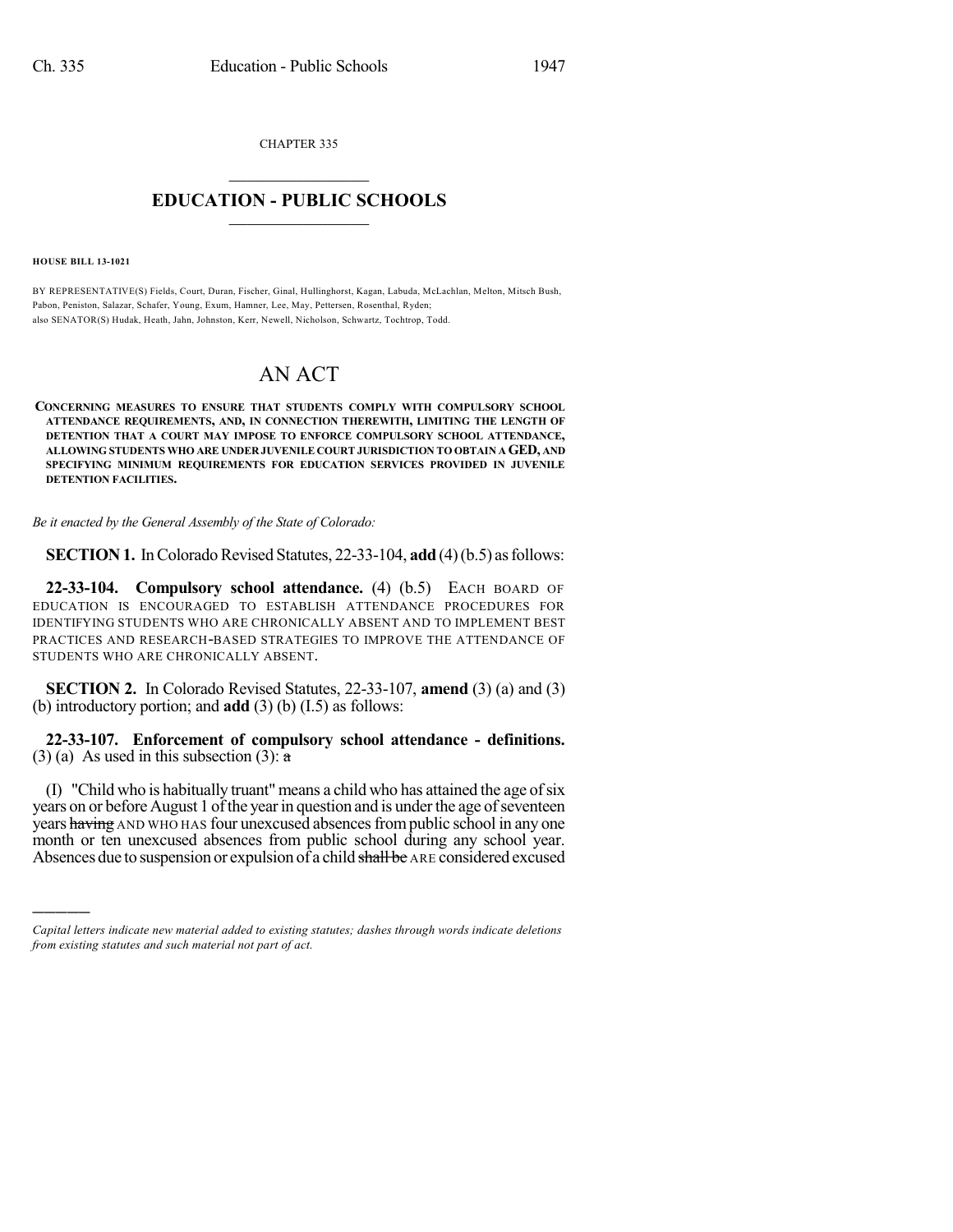absences for purposes of this subsection (3).

(II) "LOCAL COMMUNITY SERVICES GROUP" MEANS THE LOCAL JUVENILE SERVICES PLANNING COMMITTEE CREATED PURSUANT TO SECTION 19-2-211,C.R.S., THE LOCAL COLLABORATIVE MANAGEMENT GROUP CREATED BY A MEMORANDUM OF UNDERSTANDING ENTERED INTO PURSUANT TO SECTION 24-1.9-102, C.R.S., OR ANOTHER LOCAL GROUP OFPUBLIC AGENCIES THAT COLLABORATE WITH THE SCHOOL DISTRICT TO IDENTIFY AND PROVIDE SUPPORT SERVICES FOR STUDENTS.

(b) The board of education of each school district shall adopt and implement policies and procedures concerning children ELEMENTARY AND SECONDARY SCHOOL ATTENDANCE,INCLUDING BUT NOT LIMITED TO POLICIES AND PROCEDURES TO WORK WITH CHILDREN who are habitually truant. The policies and procedures shall MUST include provisions for the development of a plan. The plan shall MUST be developed with the goal of assisting the child to remain in school and, when practicable, with the full participation of the child's parent, guardian, or legal custodian. Appropriate school personnel shall make all reasonable efforts to meet with the parent, guardian, or legal custodian of the child to review and evaluate the reasons for the child's truancy. THE APPROPRIATE SCHOOL PERSONNEL ARE ENCOURAGED TO WORK WITH THE LOCAL COMMUNITY SERVICES GROUP TO DEVELOP THE PLAN. The policies and procedures may also include but need not be limited to the following:

(I.5) PROCEDURES TO MONITOR THE ATTENDANCE OF EACH CHILD ENROLLED IN THE SCHOOL DISTRICT TO IDENTIFY EACH CHILD WHO HAS A SIGNIFICANT NUMBER OF UNEXCUSED ABSENCES AND TO WORK WITH THE LOCAL COMMUNITY SERVICES GROUP AND THE CHILD'S PARENT TO IDENTIFY AND ADDRESS THE LIKELY ISSUES UNDERLYING THE CHILD'S TRUANCY, INCLUDING ANY NONACADEMIC ISSUES;

**SECTION 3.** In Colorado Revised Statutes, 22-33-108, **amend** (5), (6), and (7) as follows:

**22-33-108. Judicial proceedings.** (5) (a) As a last-resort approach for addressing the problem of truancy, to be used only after a school district has attempted other options for addressing truancy that employ best practices and research-based strategies to minimize the need for court action and the risk of detention orders against a child or parent, court proceedings shall be initiated to compel compliance with the compulsory attendance statute after the parent and the child have been given written notice by the attendance officer of the school district or of the state that proceedings will be initiated if the child does not comply with the provisions of this article. It is the INTENT OF THE GENERAL ASSEMBLY THAT, IN ENFORCING THE COMPULSORY SCHOOL ATTENDANCE REQUIREMENTS OF THIS ARTICLE,A SCHOOL DISTRICT SHALL EMPLOY BEST PRACTICES AND RESEARCH-BASED STRATEGIES TO MINIMIZE THE NEED FOR COURT ACTION AND THE RISK THAT A COURT WILL ISSUE DETENTION ORDERS AGAINST A CHILD OR PARENT.

(b) ASCHOOL DISTRICT SHALL INITIATE COURT PROCEEDINGS TO COMPEL A CHILD AND THE CHILD'S PARENT TO COMPLY WITH THE ATTENDANCE REQUIREMENTS SPECIFIED IN THIS ARTICLE BUT ONLY AS A LAST-RESORT APPROACH TO ADDRESS THE CHILD'S TRUANCY AND ONLY IF A CHILD CONTINUES TO BE HABITUALLY TRUANT AFTER SCHOOL OR SCHOOL DISTRICT PERSONNEL HAVE CREATED AND IMPLEMENTED A PLAN PURSUANT TO SECTION 22-33-107 (3) TO IMPROVE THE CHILD'S SCHOOL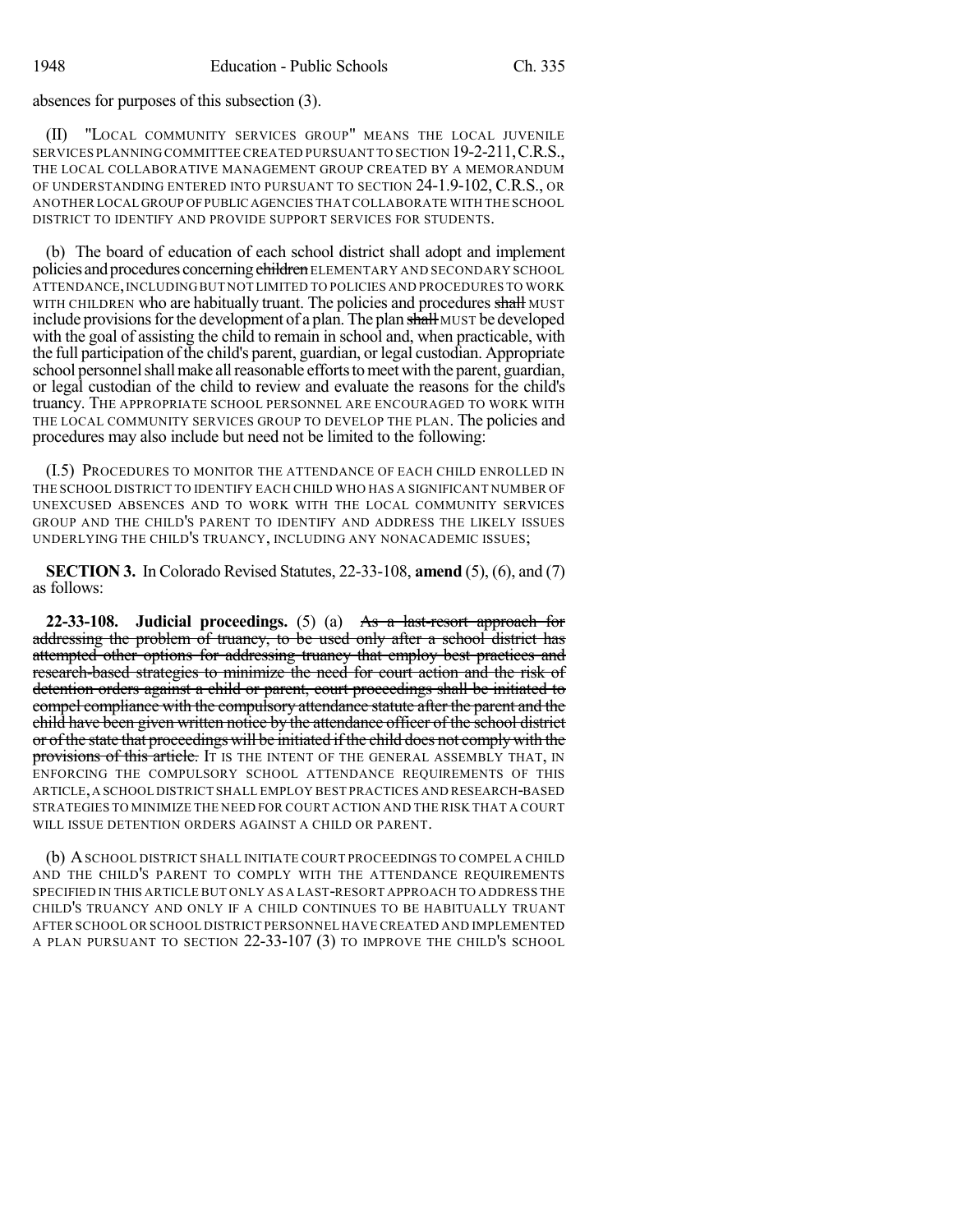## ATTENDANCE.

(c) BEFORE INITIATING COURT PROCEEDINGS TO COMPEL COMPLIANCE WITH THE ATTENDANCE REQUIREMENTS SPECIFIED IN THIS ARTICLE, THE SCHOOL DISTRICT SHALL GIVE THE CHILD AND THE CHILD'S PARENT WRITTEN NOTICE THAT THE SCHOOL DISTRICT WILL INITIATE PROCEEDINGS IF THE CHILD DOES NOT COMPLY WITH THE ATTENDANCE REQUIREMENTS OF THIS ARTICLE.The school districtmaycombine the notice and summons. If combined, the petition shall MUST state the date on which THE SCHOOL DISTRICT WILL INITIATE proceedings, will be initiated, which date shall MUST not be less than five days from AFTER the date of the notice and summons. The notice shall MUST state the provisions of this article with which compliance is required and shall MUST state that the SCHOOL DISTRICT WILL NOT INITIATE proceedings will not be brought if the child complies with that provision THE IDENTIFIED PROVISIONS before the filing of the proceeding PROCEEDINGS ARE FILED.

(d) IF A SCHOOL DISTRICT INITIATES COURT PROCEEDINGS PURSUANT TO THIS SUBSECTION (5),THE SCHOOL DISTRICT, AT A MINIMUM, MUST SUBMIT TO THE COURT EVIDENCE OF:

(I) THE CHILD'S ATTENDANCE RECORD PRIOR TO AND AFTER THE POINT AT WHICH THE CHILD WAS IDENTIFIED AS HABITUALLY TRUANT;

(II) WHETHER THE CHILD WAS IDENTIFIED AS CHRONICALLY ABSENT AND, IF SO, THE STRATEGIES THE SCHOOL DISTRICT USED TO IMPROVE THE CHILD'S ATTENDANCE;

(III) THE INTERVENTIONS AND STRATEGIES USED TO IMPROVE THE CHILD'S ATTENDANCE BEFORE SCHOOL OR SCHOOL DISTRICT PERSONNEL CREATED THE CHILD'S PLAN DESCRIBED IN SECTION 22-33-107 (3); AND

(IV) THE CHILD'S PLAN AND THE EFFORTS OF THE CHILD, THE CHILD'S PARENT, AND SCHOOL OR SCHOOL DISTRICT PERSONNEL TO IMPLEMENT THE PLAN.

 $(6)$  In the discretion of The court before which a proceeding to compel attendance is brought MAY ISSUE, IN ITS DISCRETION, an order may be issued against the child orthe child's parent or both compelling the child to attend school as provided bythis article or compelling the parent to take reasonable steps to assure the child's attendance. The order may MUST require the child or AND parent or both to follow an appropriate treatment plan that addresses problems affecting the child's school attendance and that ensures the child has an opportunity to obtain a quality education TO COOPERATE WITH THE SCHOOL DISTRICT IN COMPLYING WITH THE PLAN CREATED FOR THE CHILD PURSUANT TO SECTION 22-33-107 (3).

(7) (a) If the child does not comply with the valid court order issued against the child or against both the parent and the child, the court may order that an investigation ASSESSMENT FOR NEGLECT AS DESCRIBED IN SECTION 19-3-102 (1), C.R.S., be conducted as provided in section  $\frac{19-2-510(2)}{2}$  19-3-501, C.R.S. and IN ADDITION, the court may order the child to show cause why he orshe should not be held in contempt of court.

(b) The court may include as a sanction IMPOSE SANCTIONS after a finding of contempt an appropriate treatment plan that may include, but need not be limited to,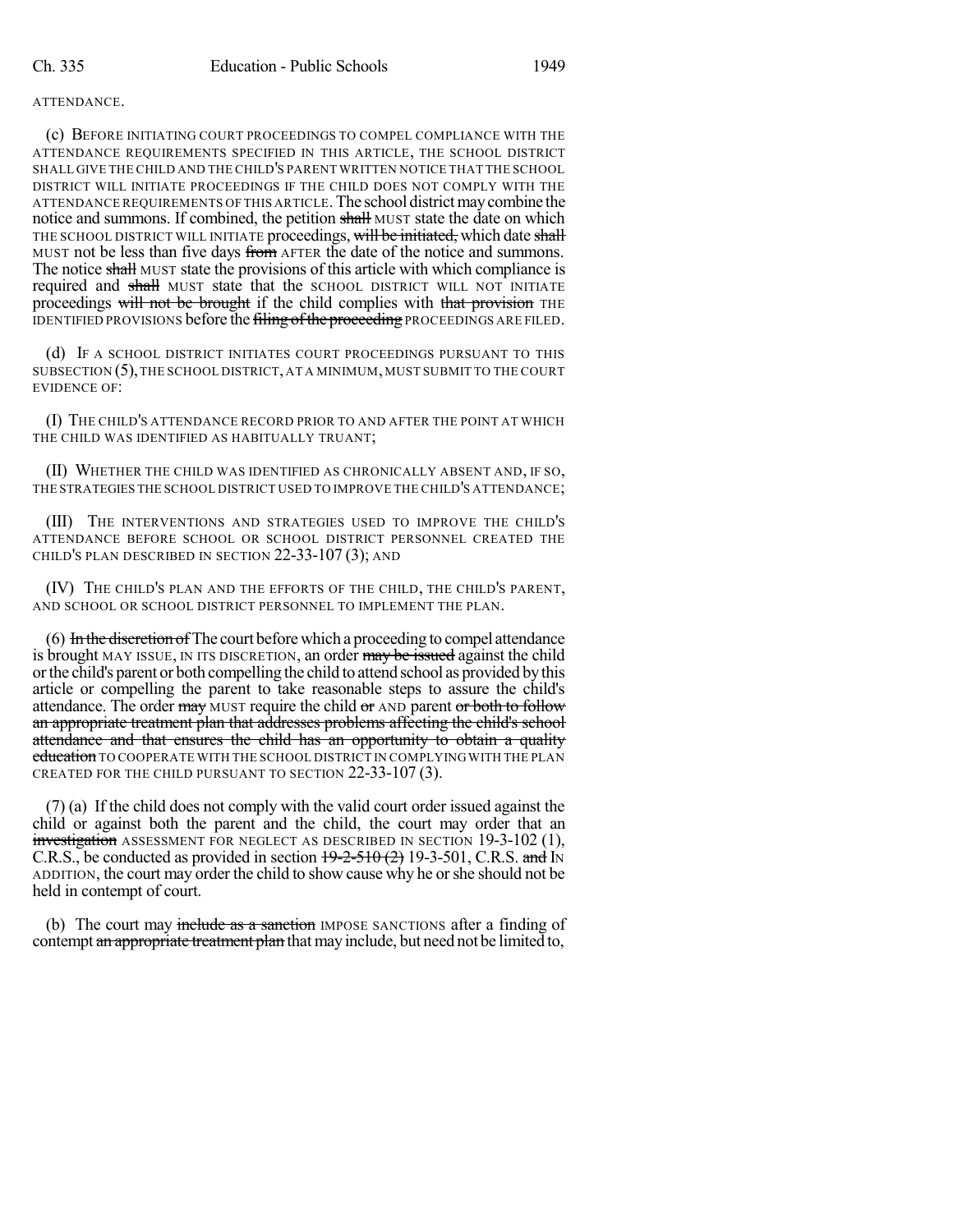community service to be performed by the child, supervised activities, participation in services for at-risk students, as described by section 22-33-204, and other activities having goals that shall ensure that the child has an opportunity to obtain a quality education.

 $\left(\overrightarrow{b}\right)$  (c) If the court finds that the child has refused to comply with the PLAN CREATED FOR THE CHILD PURSUANT TO SECTION 22-33-107 (3), the court may impose on the child as a sanction for contempt of court a sentence to incarceration to any OF DETENTION FOR NO MORE THAN FIVE DAYS IN A juvenile detention facility operated by or under contract with the department of human services pursuant to section 19-2-402, C.R.S., and any rules promulgated by the Colorado supreme court.

**SECTION 4.** In Colorado Revised Statutes, **amend** 22-33-104.7 as follows:

**22-33-104.7. Eligibility for the general educational development tests.** (1) Any child A STUDENT WHO IS sixteen years of age AND who submits written evidence of a need to take the GED to be eligible for an educational or vocational program shall be IS eligible to sit for the GED after complying with all statutory and regulatory requirements in regard to GED testing.

(2) (a) A STUDENT WHO IS SIXTEEN YEARS OF AGE AND WHO IS SUBJECT TO THE JURISDICTION OF THE JUVENILE COURT IS ELIGIBLE TO SIT FOR THE GED IF THE JUDICIAL OFFICER OR ADMINISTRATIVE HEARING OFFICER WHO HAS RESPONSIBILITY FOR THE STUDENT'S CASE FINDS THAT SITTING FOR THE GED IS IN THE STUDENT'S BEST INTERESTS BASED ON:

(I) THE NUMBER OF CREDITS THAT THE STUDENT HAS EARNED TOWARD HIGH SCHOOL GRADUATION AND THE NUMBER NEEDED TO GRADUATE;

(II) THE OUTCOME OF PREVIOUS CREDIT RECOVERY AND SCHOOL REENGAGEMENT PLANS, IF ANY, CREATED FOR THE STUDENT BY THE SCHOOL IN WHICH THE STUDENT WAS MOST RECENTLY ENROLLED; AND

(III) THE DESIRES OF THE STUDENT AND THE STUDENT'S PARENT CONCERNING RETURNING TO SCHOOL OR SITTING FOR THE GED.

(b) BEFORE SITTING FOR THE GED, A STUDENT WHO IS ELIGIBLE PURSUANT TO PARAGRAPH (a) OF THIS SUBSECTION (2) SHALL COMPLY WITH ALL STATUTORY AND REGULATORY REQUIREMENTS IN REGARD TO GED TESTING.

**SECTION 5.** In Colorado Revised Statutes, 19-2-402, **amend** (3)(a) as follows:

**19-2-402. Juvenile detention services and facilities to be provided by department of human services - education.** (3) (a) (I) JUVENILES IN A JUVENILE DETENTION FACILITY ARE EXEMPT FROM COMPULSORY SCHOOL ATTENDANCE REQUIREMENTS PURSUANT TO SECTION 22-33-104(2)(f),C.R.S.HOWEVER,IT IS THE INTENT OF THE GENERAL ASSEMBLY THAT THE JUVENILE DETENTION FACILITY AND SCHOOL DISTRICT IN WHICH THE FACILITY IS LOCATED COOPERATE TO ENSURE THAT EACH JUVENILE WHO IS IN DETENTION IS OFFERED EDUCATIONAL SERVICES AT THE GRADE LEVEL IDENTIFIED FOR THE JUVENILE IN A TIME FRAME THAT ALIGNS WITH